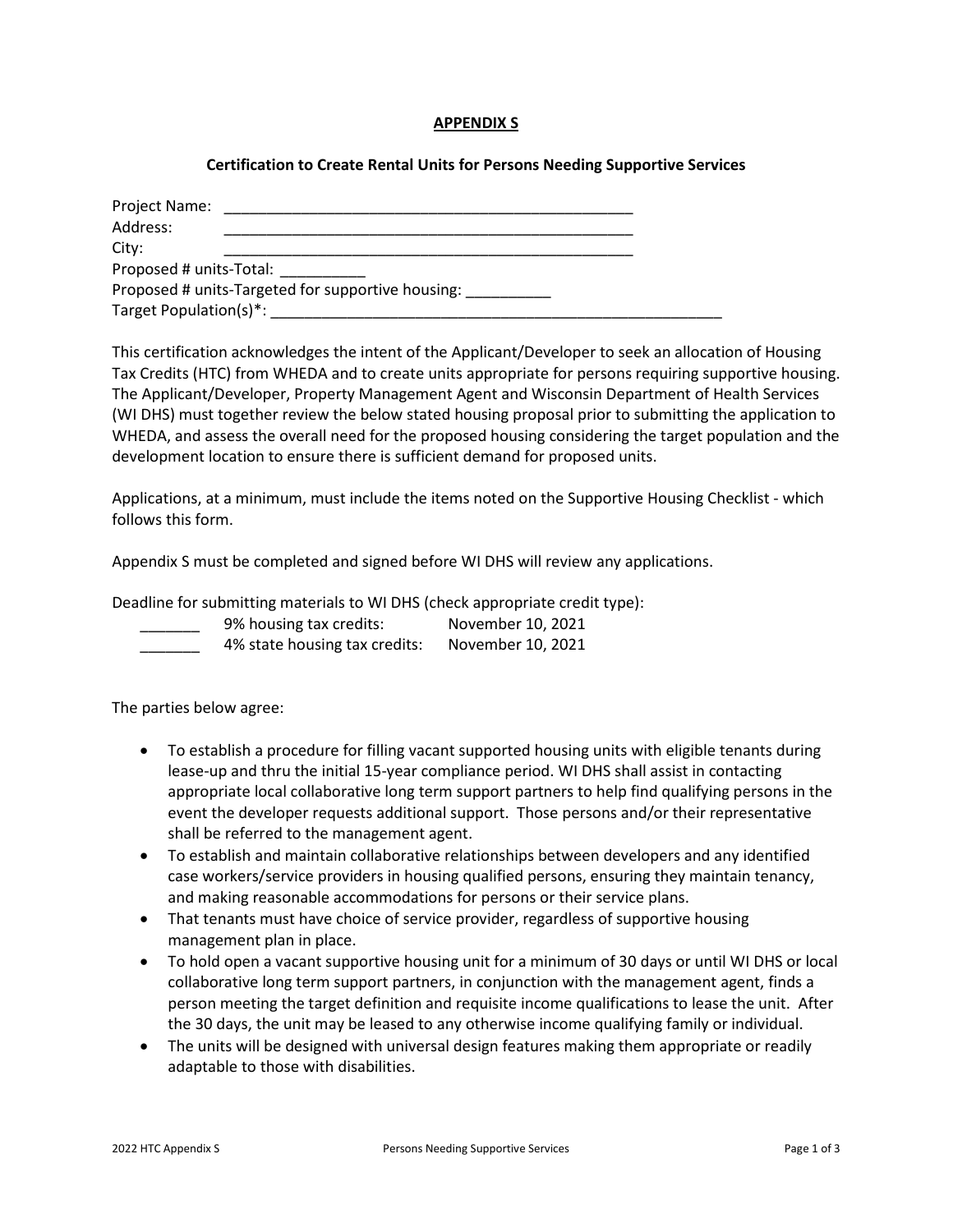- The units will be set aside for those persons having incomes not exceeding 30% of the County Median Income, or the unit or resident will receive a rental subsidy from a government entity.
- To affirmatively market these units to persons with disabilities by establishing an affirmative marketing and fair housing plan, approved by DHS, specifically for the target population in these units. A waiting list policy specifically designed for this target population should also be reviewed by DHS.

### **This letter MUST be signed by all parties below.**

| Applicant/Developer                                                                                               | Date |
|-------------------------------------------------------------------------------------------------------------------|------|
| <b>Property Management Agent</b>                                                                                  | Date |
| WI Department of Health Services                                                                                  | Date |
| Which HTC application is this document for? Check One:<br>Initial HTC Application<br>Final (8609) HTC Application |      |

### **Contact information for WI DHS**:

Division of Medicaid Services; Wisconsin Dept. of Health Services,1 West Wilson Street, Rm 527; Madison, WI 53703; (608) 266-2905; [DHSDLTCHousing@dhs.wisconsin.gov](mailto:DHSDLTCHousing@dhs.wisconsin.gov)

\*Target Population(s) may include, for example: People who have permanent developmental, physical, sensory, medical or mental health disabilities, or a combination of impairments that make them eligible for long term care services.

Examples of local collaborative long term support partners include: Aging and Disability Resource Centers serving each Wisconsin County, Managed Care Organizations, and County Human Service Agencies.